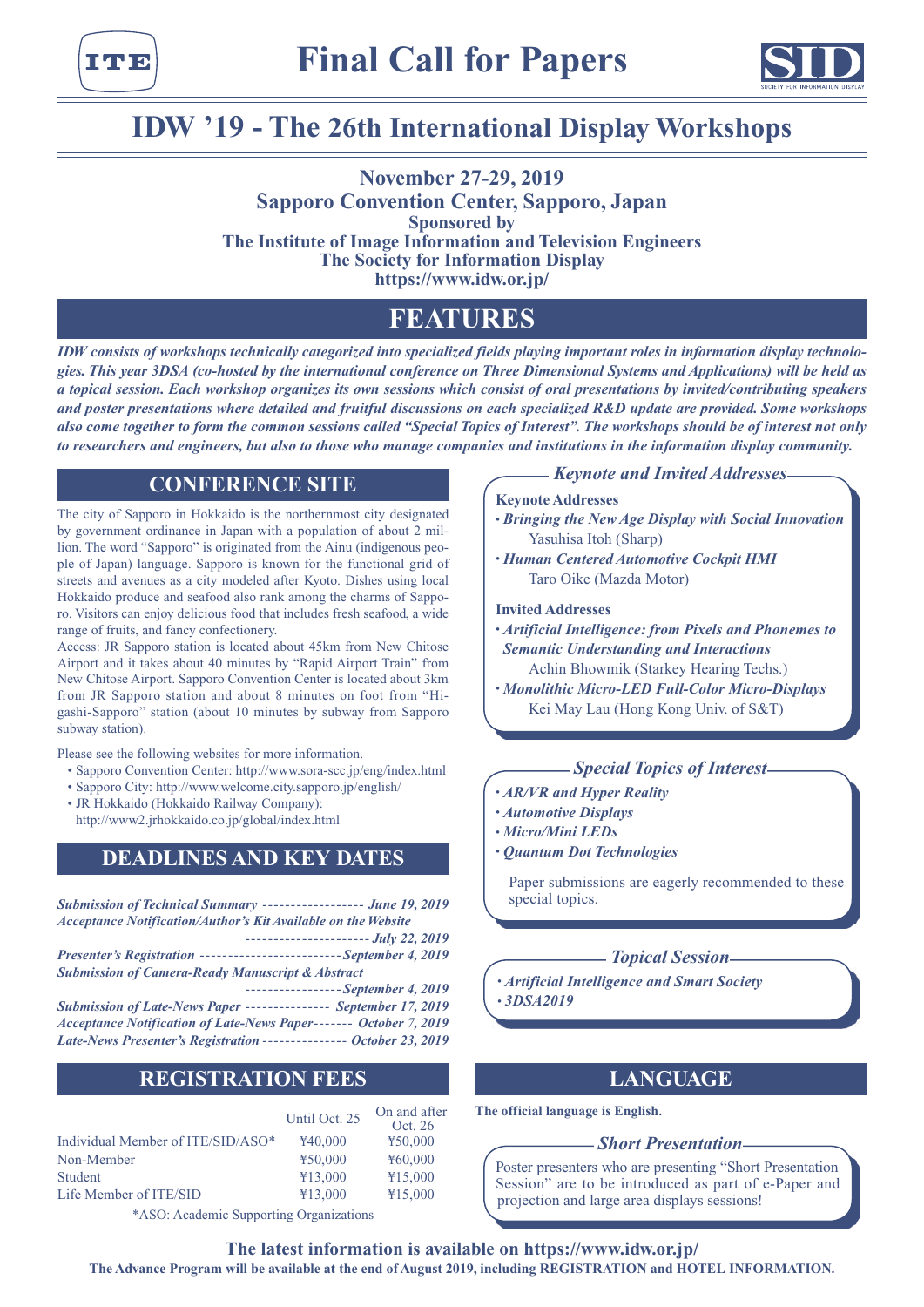# **IDW SCOPE AND OUTLINES**

International Display Workshops (IDW) includes a variety of topics and aspects of display technologies, systems, processes and applications. In particular, this year's IDW will feature the following 4 special topics and 2 topical sessions, which are extremely timely, as well as 16 general topics. The special topics are these recent hot topics: AR/VR and Hyper Reality, Automotive Displays, Micro/Mini LEDs, and Quantum Dot Technologies. The topical sessions are topic for new technologies: Artificial Intelligence and Smart Society, and  $3DSA2019$ . This year IDW is held in conjunction with 3DSA2019:The 11th International Conference on 3D Systems and Applications.

The IDW Scope includes a variety of topics of display materials and components, display devices, electronic system, quality evaluation, interactive technologies, manufacturing processes and equipment, and applications listed below. We encourage the submission of original papers on all aspects of research, technical development, measurement systems, driving methods, data management and applications of information displays, and related technologies. We particularly encourage submissions on topics of emerging interest in the research and development communities.

# **SPECIAL TOPICS OF INTEREST**

**AR/VR and Hyper Reality** *Organizing Workshops: LCT, FMC, 3D, VHF, PRJ, DES, INP and 3DSA Facilitator: Yuji Oyamada (Tottori Univ.)*

This topic will cover all aspects of technologies related to display applications closest to the end user such as virtual reality, augmented reality (mixture of VR and the real world), and hyper reality (hyper-realistic systems). Regarding recent development of VR devices, authors of all accepted papers are highly encouraged to present their demo in the I-DEMO session.

#### *Scopes*

- 1) Hardware: sensors, circuits, and displays including light field camera, motion capture, holographic technology, and HMD/HUD
- 2) Software technique: image processing, computer vision, computer graphics, audio-visual processing, and human-computer interaction
- 3) Application: systems for industry, medical, and education
- 4) The human factor in AR, VR, and hyper-realistic systems

# **Automotive Displays** *Organizing Workshops: LCT, FMC, OLED, 3D, VHF, PRJ, DES, INP and 3DSA*

The significance of visual interface has been increasing in automobiles. This topic will cover all aspects of display technologies used in or outside of automobiles, including the following scopes.

#### *Scopes*

- 1) OLED/LCD display and projection-display technologies for car interior use
- 2) Head-up displays, augmented reality, and intelligent cockpit for automobiles
- 3) Image and information processing for automotive displays 4) Materials/components/device structures suited to automob
- Materials/components/device structures suited to automobiles
- 5) Adaptive headlight system, and projection type signals for other road
- 6) Vision and human factors for automobiles and other transport systems

Micro/Mini LEDs have recently attracted keen attentions in their applications to information displays.

This topic will cover all aspects and issues of technologies for flat-panel displays with Micro/Mini LEDs implemented densely.

#### *Scopes*

- 1) Materials, devices, opto-electrical designs and manufacture of discrete Micro/Mini LEDs
- 2) Materials, devices, opto-electrical designs and manufacture of Micro LEDs monolithically implemented onto panels
- **Micro/Mini LEDs** *Organizing Workshops: LCT, AMD, FMC, PH and MEET Facilitator: Tohru Honda (Kogakuin Univ. )*

*Facilitator: Kazumoto Morita (Chuo Univ.)*

- 3) Emissive Micro/Mini LED displays<br>4) Passive-matrix displays (PMDs) w
- Passive-matrix displays (PMDs) with a discrete Micro/Mini LED on each pixel
- 5) Active-matrix displays (AMDs)
- 6) LCDs with Mini LED backlighting
- 7) Assembly implementation of Mini LEDs directly beneath LCD cells
- 8) Optical designs for diffuse propagation of backlight emitted from Mini LED
- Driving methods for local dimming by backlighting Mini LED arrays 10) Novel applications of Micro/Mini LED-based displays
- 

This topic will cover all aspects of science and technologies of Quantum Dot (QD) and Quantum Rod (QR), ranging from materials research, device structure and properties, to device applications, manufacturing and high color gamut displays using QD/QR.

#### *Scopes*

1) Materials and properties for display or lighting

#### **Quantum Dot Technologies** *Organizing Workshops: LCT, FMC, PH, OLED and MEET Facilitator: Toshiaki Ikuta (JNC)*

- 2) Novel Device structure and properties (QDCF, QLED, etc.)
- 3) New Device applications (Lighting, BLU, Display, etc.)
- 4) Device manufacturing processes (Inkjet, Roll to Roll, Photolithography, etc.)
- 5) High color gamut technology using QD/QR

# **TOPICAL SESSION**

# **Artificial Intelligence and Smart Society** *Session Chair: Mutsumi Kimura (Ryukoku Univ.)*

Recently, artificial intelligence becomes a common technology, and it will be a key concept of smart society in the future, which is called Industry 4.0 and Society 5.0, where the cloud and edge are excellently connected. In this scope, the relationship between information displays, artificial

Three Dimensional Systems and Applications (3DSA) is an international conference on the cutting-edge technologies for hyper-realistic systems and applications. The 11th conference (3DSA2019) is held in conjunction with  $I\overline{D}W$  '19.

#### *Topic Area*

- 1) Augmented Reality & Virtual Reality
- 2) 3D Capture, Processing, Coding, Transmission, Displays, Systems, Contents and Applications

intelligence, and smart society will be discussed. Some respective researchers will be invited as invited speakers, and some contributions from researchers being interested in these topics are welcomed.

## **3DSA2019** *Session Chair: Shiro Suyama (Tokushima Univ.)*

- 3) Interactive Systems
- 4) Holographic Technology and Free Viewpoint Image Systems<br>5) Hantics Technologies
- 5) Haptics Technologies
- Scent Delivery Technologies
- 7) Human Brain Sensing and Human Perceptual and Cognitive Mechanisms
- 8) Other Related technologies for Hyper-realistic Systems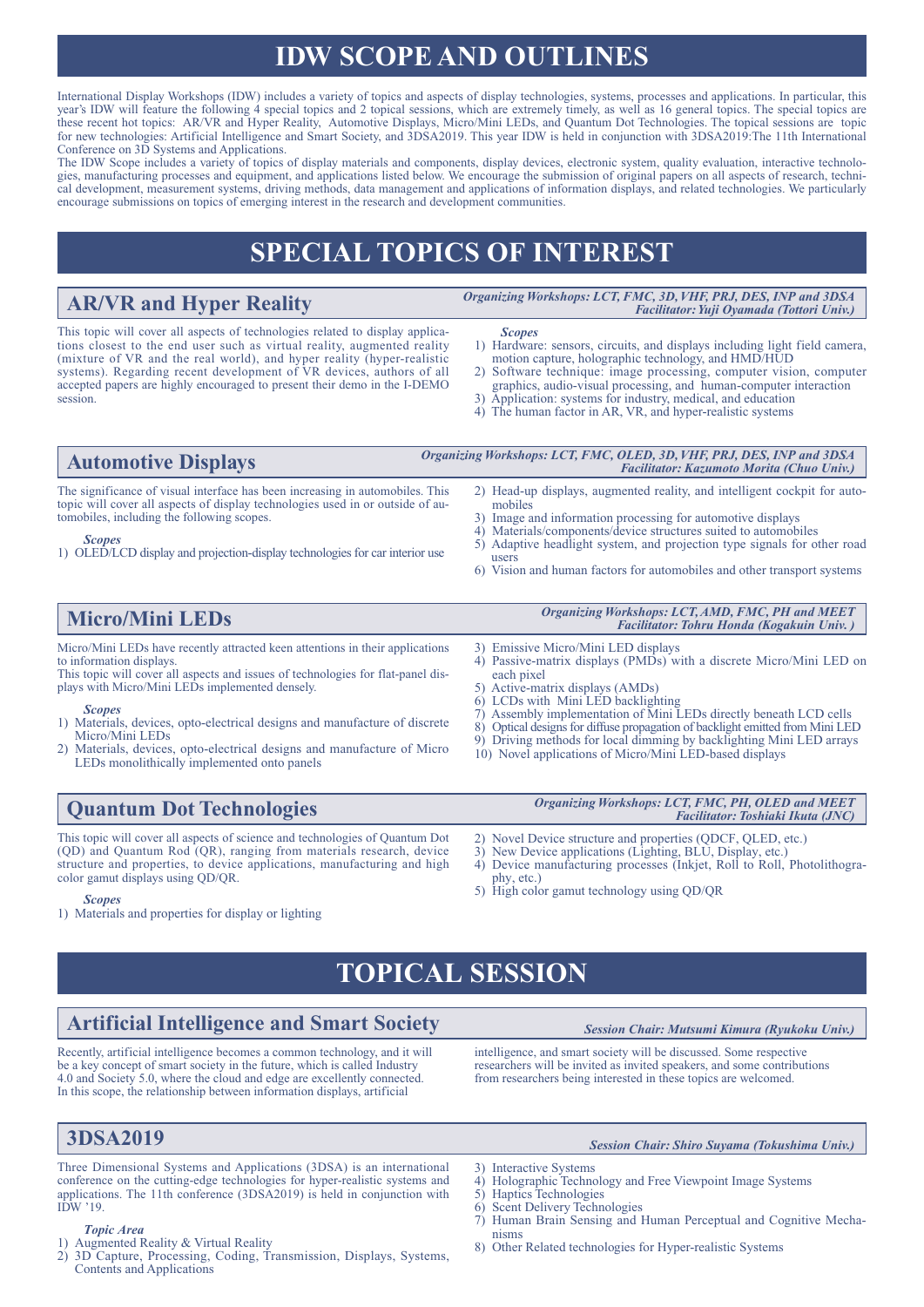# **TOPICS OF IDW SCOPE**

## **3D/Hyper-Realistic Displays**

This topic will cover several current topics encompassing 3D/hyperrealistic displays, systems and other related technologies.

#### *Topic Areas*

- 1) Stereoscopic, autostereoscopic, holographic, volumetric, head-mounted and other 3D/hyper-realistic display systems
- 2) Immersive, interactive and VR display technologies
- 3) 3D/hyper-realistic image interaction systems for Augmented Reality (AR)
- 4) Image capturing and information detection systems such as Multiple cameras, light-field camera, depth camera, 3D scanner, and others for 3D/hyper-reality and interaction
- 5) Human brain sensing technologies and systems for hyper reality and interaction
- 6) Multi-spectral imaging
- 7) New output devices or systems for 3D/hyper-reality and interaction
- 8) Algorithms for image coding, 2D to 3D conversion, multi-viewpoint representation and other image processing for 3D/hyper-realistic display systems
- 9) Digital archive systems for cultural heritages, medical images and others using 3D/hyper-realistic image systems
- 10) Human factor and evaluation of 3D/hyper-realistic display techniques and systems
- 11) Pictorial cue

## **Active-Matrix Displays**

This topic will cover all aspects of active matrix displays.

*Topic Areas*

- 1) Active-matrix displays technology related to liquid crystals, organic/ inorganic light-emitting diodes, electrophoresis, electrochromism, field emission, micro-electro mechanical systems
- 2) Active devices including oxide TFTs, organic TFTs, silicon-based TFTs, CNT-FETs, Dirac-cone based devices (graphene, silicene, BN, MoS2, etc.) and solution-processed devices
- 3) Issues in high-resolution/large-area active matrix display and devices including array and circuit design technologies, addressing schemes, systems, fundamentals, device physics, structures, processes, new materials, evaluation methods, reliability and mechanical testing
- 4) Novel emerging active-matrix displays and devices
- 5) Innovative applications of active-matrix devices.

## **Display Electronic Systems**

This topic will cover general issues for display electronic systems.

#### *Topic Areas*

- 1) Driving methods, circuits, and systems
- 2) Video and still image processing including deinterlacing, scaling and, elimination of artifacts and blur
- 3) High quality color reproduction systems including high dynamic range and wide color gamut systems
- 4) High-fidelity systems such as professional use and master monitors
- 5) Exploration of future standards such as post-HDTV
- 6) Video interface technologies including data transmission and storage
- 7) Novel display systems including mobile/auto applications
- 8) Cooperative operations of functional components
- 9) Circuit technologies including high speed and low power driving
- 10) High image quality display systems, wide color gamut, and color reproduction.
- 11) Image processing algorithm for super-resolution, coding

## **e-Paper**

This topic will cover all aspects of electronic paper ranging from materials science and devices to human factors and various applications for the future.

#### *Topic Areas*

- 1) Advancement of various display technologies for e-Paper to enhance colors, brightness and contrast ratio
- 2) Novel functional materials and components
- 3) Driving method
- 4) Human interfaces suitable for e-Paper from paper-like displays to tablet PCs
- 5) Various applications of e-Paper such as e-Books, e-Document, and IoT
- 6) Discussion of the social impact of e-Paper
- 7) Evaluation method taking account of human factors

## **Emissive Technologies**

This topic will cover all aspects of science, technologies, and applications of phosphor, such as phosphor screens for electronic displays, lighting source, and other emissive devices, and will also deal with those for FEDs, ELDs and PDPs.

#### *Topic Areas*

- 1) Fundamental mechanisms and configurations
- 2) Modeling and simulation
- 3) Materials, components and fabrication processes
- 4) Field emission physics and characteristics
- 5) Inorganic ELDs (materials, process, devices, drive circuits, etc.)
- 6) LED (materials, devices, panels, lighting, etc.)
- 7) Phosphors for CRTs, PDPs, FEDs, VFDs and LEDs
- 8) Driving technologies and signal processing particularly embedded to emissive devices.
- 9) Picture quality, reliability and lifetime
- 10) Applications of CRTs, PDPs, FEDs and ELDs

## **Flexible Electronics**

This topic will cover all aspects of flexible electronics, including material science, device physics, fabrication processes, and application systems for next-generation technology.

#### *Topic Areas*

- 1) Novel flexible devices in display and non-display fields
- 2) Flexible/stretchable mechanism and strategy 3) Flexible substrate innovation (plastic film, metal foil, ultra-thin glass
- sheet, textile, paper, etc.) and encapsulation 4) High-performance display principles (OLED, LCD, electronic paper, etc.)
- 5) Fabrication methods especially for flexible devices (printing techniques, roll-to-roll process, transfer techniques, etc.)
- 6) Tolerance evaluation for bending and stretching deformation
- 7) Revolutionary device applications (bendable, foldable, roll-up screen, hanging, wearable, wrapping usages, etc.)

## **Human Factor**

This topic will cover all aspects of vision and human factors related to information displays, such as visual ergonomics and requirements, image quality, display measurements, as well as new display applications and ergonomics.

#### *Topic Areas*

- 1) Visual requirements for display performance: luminance, contrast, grayscale, color, resolution, frame rate, viewing angle, etc.
- 2) Display image format for better visual experience, such as UHD TV
- 3) Analysis and improvement of image quality on displays, such as HDR, high-quality color reproduction, wide gamut, or moving image artifacts
- 4) Evaluation of image quality, such as subjective evaluation of new displays, or quality-improvement methods
- 5) Display measurement methods relevant to human factors
- 6) Ergonomics of new display applications, such as AR/VR systems, automotive visual systems, 3D displays, LED backlights, etc.
- 7) Visual ergonomics, such as visual fatigue, eye strain, legibility/usability, or actions/behaviors related to visually displayed information
- 8) Physiological/psychophysical factors and biometrics
- 9) Sensory/perceptual/visual illusions

## **Interactive Technologies**

Touch panel technology continues to evolve. Camera systems are often employed in auto-stereoscopic displays. Sensing and displaying 3D positions in space literally open a new dimension for a truly intuitive human interface. This topic covers all aspects of input technologies related to displays, ranging from materials, devices, application systems to discussions on how we interact with various systems.

#### *Topic Areas*

- 1) Out-cell, On-cell and In-cell touch panels
- 2) Touch panel materials, devices, production processes and systems
	- 3) Image sensors
	- 4) Adaptive and personalized interfaces
	- 5) Input systems for augmented reality
	- 6) Human-computer interaction and other emerging interactive technologies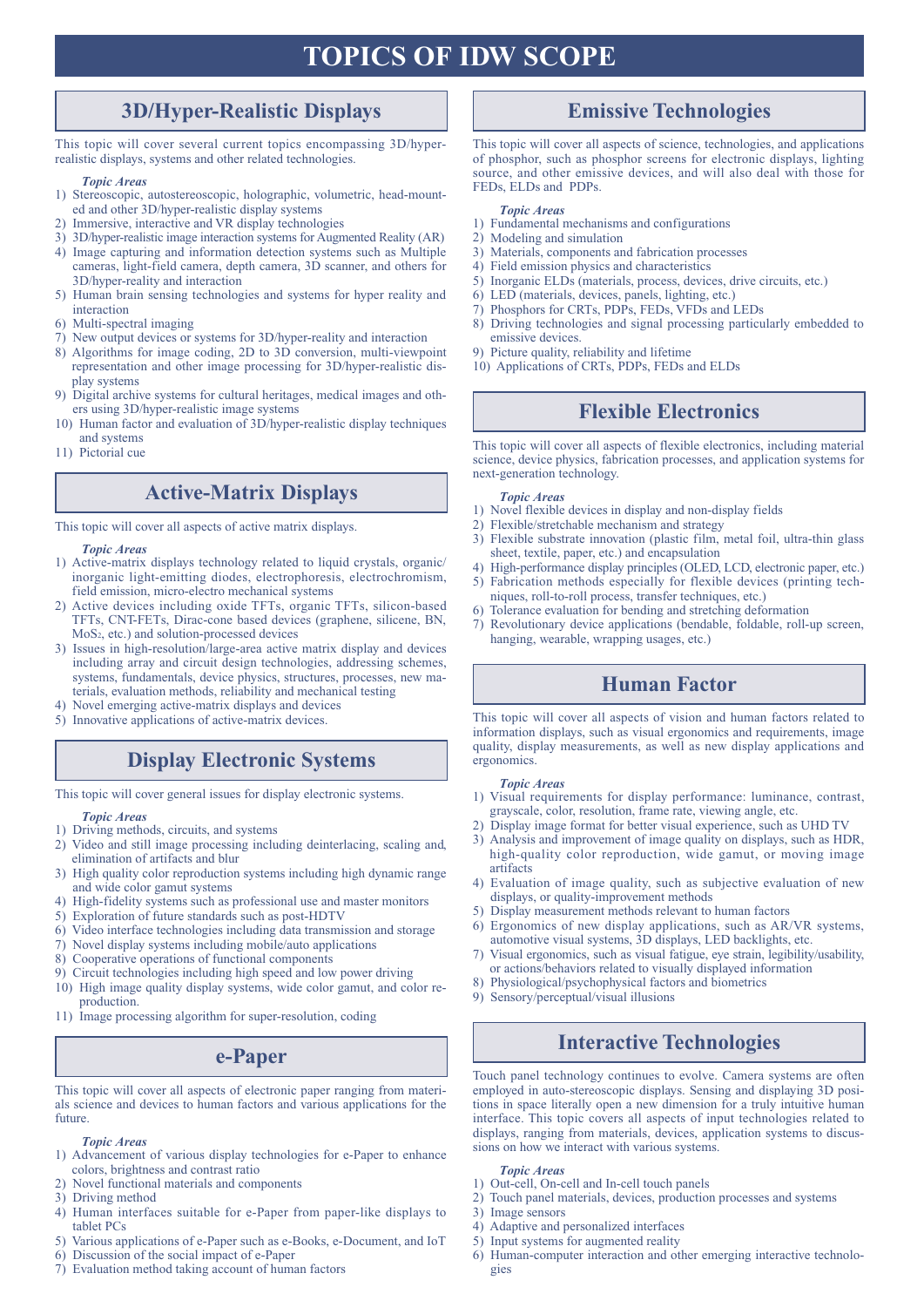## **Liquid Crystal Science and Technologies**

This topic will cover all aspects of liquid crystal (LC) science and technologies, including LC material science, device technology, fabrication processes, evaluation method, and new technologies for display, photonics, and sensing applications.

#### *Topic Areas*

- 1) Physicochemical studies of LC materials<br>2) Nano-structural LC alignment and device
- 2) Nano-structural LC alignment and devices including blue phase
- 3) Surface alignment processes and characterization techniques
- 4) Electro-optic effects, display modes, optical design and simulations
- 5) Fabricating, manufacturing, measuring and evaluation techniques
- 6) High performance displays featuring excellent image quality including 8K-LCD technologies
- 7) Wide color gamut LCDs using QD or other new technologies
- 8) LC technologies for flexible displays, sunlight readable displays and low power electronic papers
- 9) Optical functional devices for non-display applications including LC lens, sensor, smart window and beam steering
- 10) LC semiconductors and organic electronics
- 11) LC photonic crystals and lasers
- 12) LC technologies for 3D / holographic displays

## **Manufacturing, Process and Equipment**

This topic will cover technology trends and aspects of electronic displays from the perspective of manufacturing and printing fabrication processes.

#### *Topic Areas*

- 1) Fabrication methods of displays
- 2) Manufacturing process; photolithography, coating and printing technologies, soft lithography, roll-to-roll process and transfer techniques for high precision, and large area
- 3) Measurement and evaluation equipment

## **Materials and Components**

Displays are sustained by a wide spectrum of advanced materials and components. In this topic, new materials and components for display systems, modifications and improvements of the existing systems are treated.

#### *Topic Areas*

- 1) Novel materials and components for display systems
- Technology trends in panel structure and display systems
- 3) Manufacturing of optical components, devices or systems, and color filter technologies
- 4) Novel material and component technologies in automotive, avionics, shipboard, transparent, signage and simulator displays
- 5) LED/micro-LED/OLED/emissive source materials; quantum-dot/phosphor, lighting fixtures components, electro-optic devices and materials
- 6) Display lighting materials/components and fabrications, including light directing films
- 7) New developments in backlight unit (BLU) and frontlight unit (FLU) for transmissive, reflective, and transflective displays
- 8) Innovative technologies on material and component for 3D (stereoscopic, volumetric, holographic, light field) displays, AR/VR, flexible electronics, ultra-high resolution, EPD, MEMS/MEOMS and Sensor

## **MEMS**

This topic will cover all aspects of science and technologies of MEMS for future displays, imaging devices, and related electron devices, ranging from materials research and basic device physics to display and other applications.

#### *Topic Areas*

- 1) Displays, imaging devices and other optical and electron devices using MEMS
- 2) Optical MEMS such as optical scanners, optical switches, optical mirrors, optical space modulators, optical filters, etc.
- 3) Sensors and actuators
- 4) Materials, components and fabrication processes
- 5) Fundamental mechanisms and configurations

## **OLED Displays and Organic Devices**

This topic will cover all aspects of science and technologies of OLED, ranging from materials research and basic device physics to display including backplane technologies and other applications.

#### *Topic Areas*

- 1) Materials for organic devices (OLED, OTFT, OLET, QLED)
- 2) Device physics and related phenomena of organic devices
- 3) Backplane technologies for OLED applications
- 4) Fabrication processes for organic devices
- 5) Miscellaneous topics related with organic devices
- 6) Fundamental mechanisms and configurations of organic devices
- 7) OTFT for OLED displays
- 8) Organic light-emitting transistors (OLET)
- 9) Quantum-dot light-emitting devices (QLED)
- 10) OLED for lightings
- 11) Flexible organic materials and devices for OLED

## **Oxide-Semiconductor TFT**

Recently, research and development on metal-oxide semiconductors have been carried out worldwide. Currently, a-IGZO TFTs have already been mass produced for use in AM-LCDs and AM-OLEDs. This topic will cover all aspects of science and technologies for oxide-semiconductor TFTs.

#### *Topic Areas*

- 1) Materials, device physics, illumination instability, degradation, fabrication processes, and production equipment
- 2) Display backplanes for LCD, OLED displays and e-Paper, circuits, and embedded systems
- 3) Flexible devices, transparent electronics, sensors, and other applications

## **Projection and Large Area Displays**

This topic will cover all aspects of science, technologies and applications of projection, large area displays and the components.

#### *Topic Areas*

- 1) Projectors (conventional, pico, embedded, laser scanning, projection TV)
- 2) Intelligent display (wearable, near-eye, AR&VR, applications)
- 3) Microdisplay (LCOS, MEMS, HTPS) technologies for projection
- 4) Optics and optical components (light sources, screens, lenses, mirrors, films, etc.) for projection
- 5) Algorithms for image processing and artifact mitigation for projection and large area displays
- 6) Applications such as digital cinema, 3-D projection, 3-D measurement, signage, interior illumination, medical health care, and vehicle display systems including head up display, intelligent cockpit, and adaptive headlight
- 7) Large-area displays, tiled-displays, and projection mapping systems
- 8) Sensing applications (ToF, LIDAR, Machine Vision, etc.) in projection technology

## **User Experience and Cognitive Engineering**

This topic will cover all aspects of social studies, cognitive science, and human-computer interaction that aim to open new use scenarios of displays.

#### *Topic Areas*

- 1) Ethnography and social studies
- 2) Survey and analysis of user needs
- 3) Cognitive experiments and design of displays
- 4) Novel interaction techniques and interactive applications
- 5) Computer-supported cooperative work (CSCW) using displays 6) Digital reading applications and educational software
- 7) Entertainment computing and media art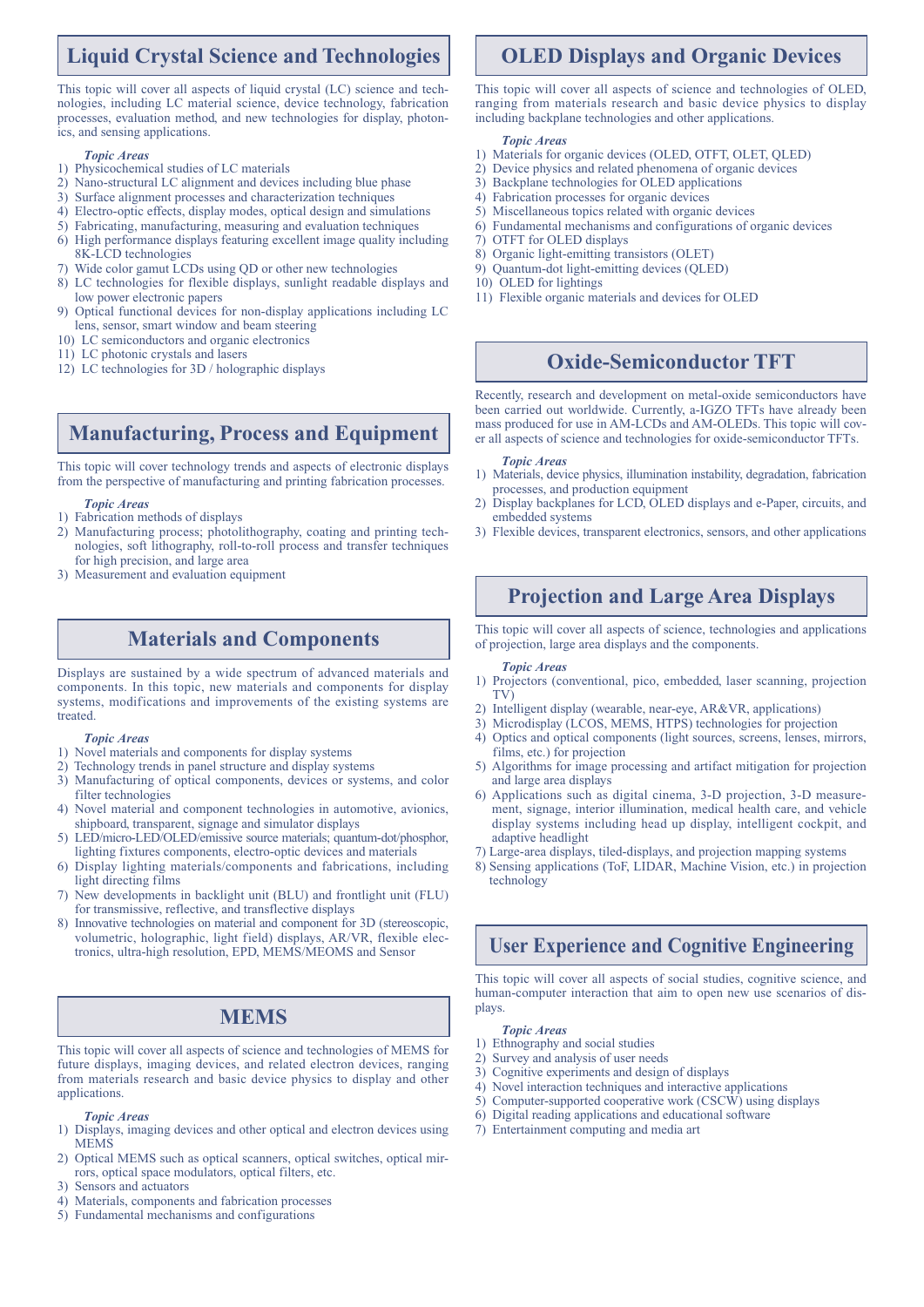## **PAPER SUBMISSION**

## **INSTRUCTIONS FOR SUBMISSION OF TECHNICAL SUMMARY**

Submit a Technical Summary in PDF format without any security option via the conference website:

#### **https://www.idw.or.jp/authinfo.html**

Follow the submission instructions given on the website and shown below. The Technical Summary will be used only for evaluation and will not be published. The title of the accepted papers, the authors and their affiliations will be published in the Advance Program.

### **I. Technical Summary Guidelines**

The file must be formatted to A4-sized paper. Details of the format and guidelines are described in the sample file available on the website (https://www.idw.or.jp/authinfo.html).

The file must contain one or two pages of text in **one column**, with additional pages for figures/tables/photographs. The following items must be included:

- **(1) Paper title**
- **(2) Names of all authors with their affiliations:** The name of the presenting author must be underlined.
- **(3) Abstract:** 50 words or less, highlighting the focus of your paper.
- **(4) Presentation style preference:** Indicate if you wish to have your paper considered for oral or poster presentation.
- **(5) Preference of Special Topics of Interest / Topical Session / Scopes:**  Indicate the closest matching Topics.
- **(6) The body of the Technical Summary:** Include the following:
	- (a) Background and objectives: Introduce the subject and describe the goal of your work.
	- (b) Results: Describe specific results. Illustrations to highlight your work are encouraged.
	- (c) Originality and novelty: Clearly describe any new and/or emphasized points to illustrate the originality and novelty of your work.
	- (d) Impact: Discuss the significance of your work and compare your findings with previously published works.
	- (e) References: List references cited in the Technical Summary.
	- (f) Prior publications: The paper must be an original contribution. If you have published or presented material for similar work, explain how the present material differs from them.

## **II. Online Submission**

Access **https://www.idw.or.jp/authinfo.html**

The submission procedure consists of two steps:

- **(1) Account registration:** Please click on the link "Create an Account". You will first have to create your author account and register your information including e-mail address. **An acceptance/reject notification will be sent to you via the e-mail address that you provided on the website.**
- **(2) Submission:** To start your submission, please log in to your account and then click on the button "New Submission". Register all authors' names, affiliations, the Scope/Special Topics of Interest name, presentation preference and the paper title. And then upload the technical summary in PDF file. Please confirm the paper title and the author information carefully before the submission. The author information you registered will be used in advance and final programs with no change. When the paper is successfully submitted, a "Your submission has been received" message will appear on the screen and you will also receive a submission confirmation e-mail.

**Please understand that the title may be edited by the program committee.**

## **FORMAT OF PRESENTATION**

Accepted papers will be assigned for either oral or poster presentation in the most suitable topics among the IDW Special Topics of Interest / Topical Session / Scopes, at the discretion of the program committee.

#### **(1) Oral presentations**

- Oral presentations will usually conform to the 20-minute format including a question and answer period. The program committee will determine the duration of each presentation.
- Oral presenters are strongly urged to attend the Author Interviews after the presentation (a table and AC 100 V power will be made available).

#### **(2) Poster presentations**

- Poster presentations will conform to the less than 3-hour format and will be given in front of an individual poster on a board.
- A small table and power supply of 100 V 50 Hz are available, with which authors can demonstrate small prototype devices or materials.
- "Short Presentation Sessions" will be held for a part of the poster sessions to introduce the posters and the presenters. The poster presenters in the sessions can give a brief (typically 3 minute) oral-presentation with no discussion time.

## **ACCEPTANCE**

The author will be notified of the results of their Technical Summary review via e-mail. Upon acceptance of the paper based on the Technical Summary, the authors must prepare a camera-ready manuscript to be published in the conference proceedings. The author must use the manuscript template, which will soon be available on the conference website. Acceptance is subject to the following conditions:

- (1) Registration of the presenter's participation in IDW '19 is required before the camera-ready submission.
- (2) Each presentation requires a registration fee. Payment of registration fees must be completed by the camera-ready submission.
- (3) Contact the IDW secretariat if you will give multiple presentations for more than one paper.
- (4) All company or government releases must be obtained.
- (5) The author must be the copyright holder or have written permission from the copyright holder for any materials used in the paper.
- (6) The camera-ready manuscript submitted to the conference proceedings must not be published in any media, including personal websites on the Internet, before it is presented at the conference.
- (7) One of the authors must give a presentation at the conference. For the poster session, at least one of the authors must stand by their posters during their session.
- (8) Note that the acceptance may be withdrawn in the case of inferior camera-ready manuscripts.
- (9) The camera-ready manuscript must be three or four pages in length and in a two-column format.

## **LATE-NEWS PAPERS**

A limited number of late-news papers on very important new findings or developments can be accepted. Authors are requested to submit a 2-4 page camera-ready manuscript on A4-sized paper accompanied by an abstract. Access the conference website (https://www.idw.or.jp/authinfo.html) and follow the submission instructions given there.

### **COPYRIGHT**

The copyrights of your submitted camera-ready manuscript will be transferred to ITE and SID. The copyright terms and conditions are available on the conference website conditions are available on the conference (https://www.idw.or.jp/copyright.pdf).

## **TRAVEL GRANTS**

A limited number of travel grants will be available to full-time student presenters attending from outside Japan. Those who wish to apply for the student travel grant, please tick the box for the student travel grant on the online application.

**IDW Best Paper Award, IDW Outstanding Poster Paper Award and IDW Demonstration Award The award committee of IDW will select the most outstanding papers and demonstration from those presented at IDW '19. The winners will be announced on the IDW website.**